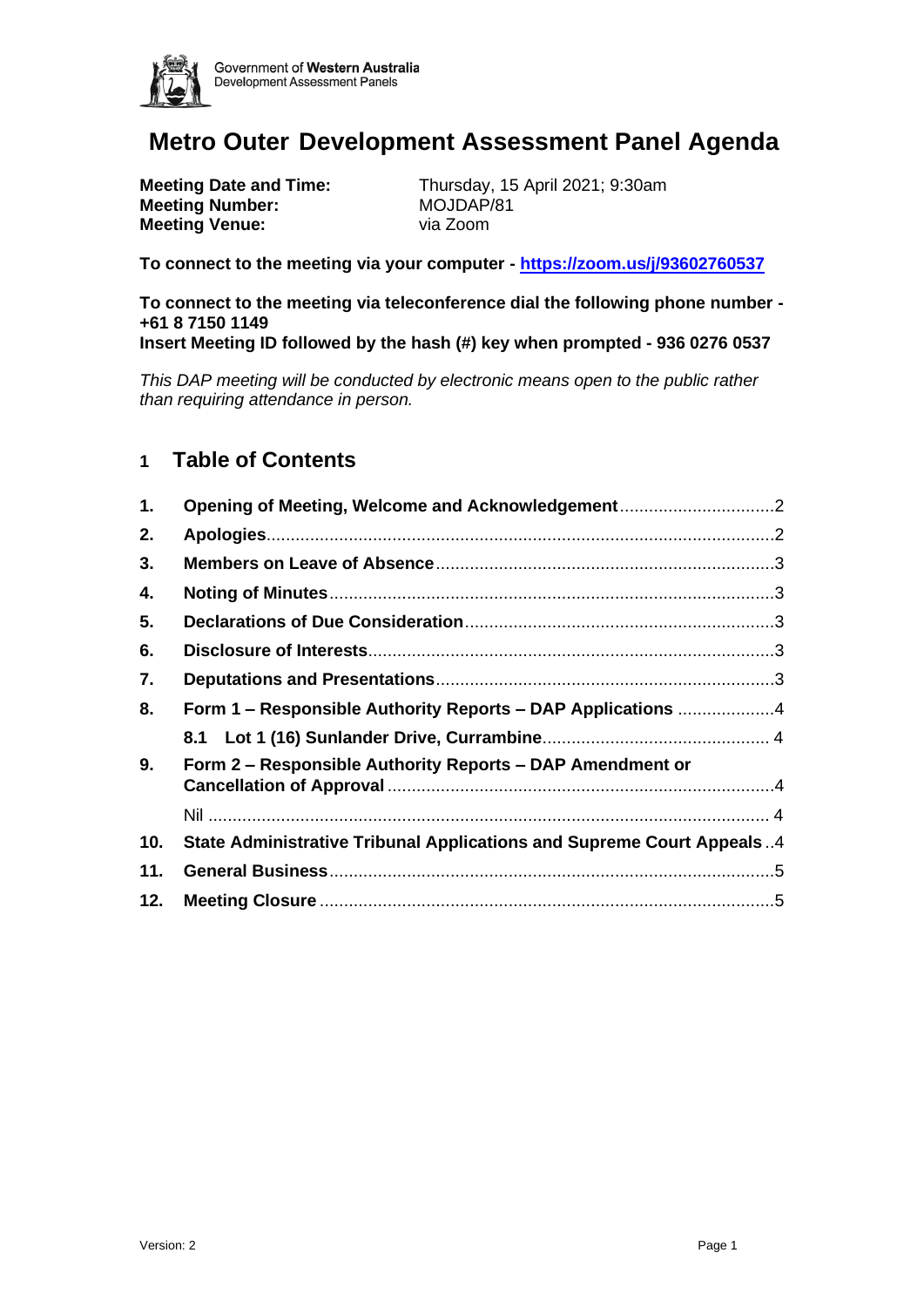

# **Attendance**

# **DAP Members**

Mr Ian Birch (Presiding Member) Ms Karen Hyde (A/Deputy Presiding Member) Ms Diana Goldswain (A/Third Specialist Member) Cr Suzanne Thompson (Local Government Member, City of Joondalup) Cr Philippa Taylor (Local Government Member, City of Joondalup)

# **Officers in attendance**

Mr Chris Leigh (City of Joondalup) Mr Tim Thornton (City of Joondalup) Ms Ashleigh Bryce (City of Joondalup)

#### **Minute Secretary**

Ms Adele McMahon (DAP Secretariat)

#### **Applicants and Submitters**

Ms Mary O'Brien Mr Joshua Carmody (Planning Solutions) Mr Gary Wrightson (APIL Group) Ms Aleisha O'Connor (SCA Property) Mr Nathan Stewart (Rowe Group) Mr Murray Casselton (element) Mr David O'Brien (Taylor Robinson Chaney Broderick) Mr Tom Leeming – *Written Submission* Mr Stuart Erskine - *Written Submission* Mr Igor Talevski (Celebrations at Kinross) - *Written Submission* Mr Steve Koltarz - *Written Submission*

#### **Members of the Public / Media**

Nil

# <span id="page-1-0"></span>**1. Opening of Meeting, Welcome and Acknowledgement**

The Presiding Member declares the meeting open and acknowledges the traditional owners and pay respects to Elders past and present of the land on which the meeting is being held.

In response to the COVID-19 situation, this meeting is being conducted by electronic means open to the public. Members are reminded to announce their name and title prior to speaking.

#### <span id="page-1-1"></span>**2. Apologies**

Ms Sheryl Chaffer (Deputy Presiding Member) Mr Jason Hick (Third Specialist Member)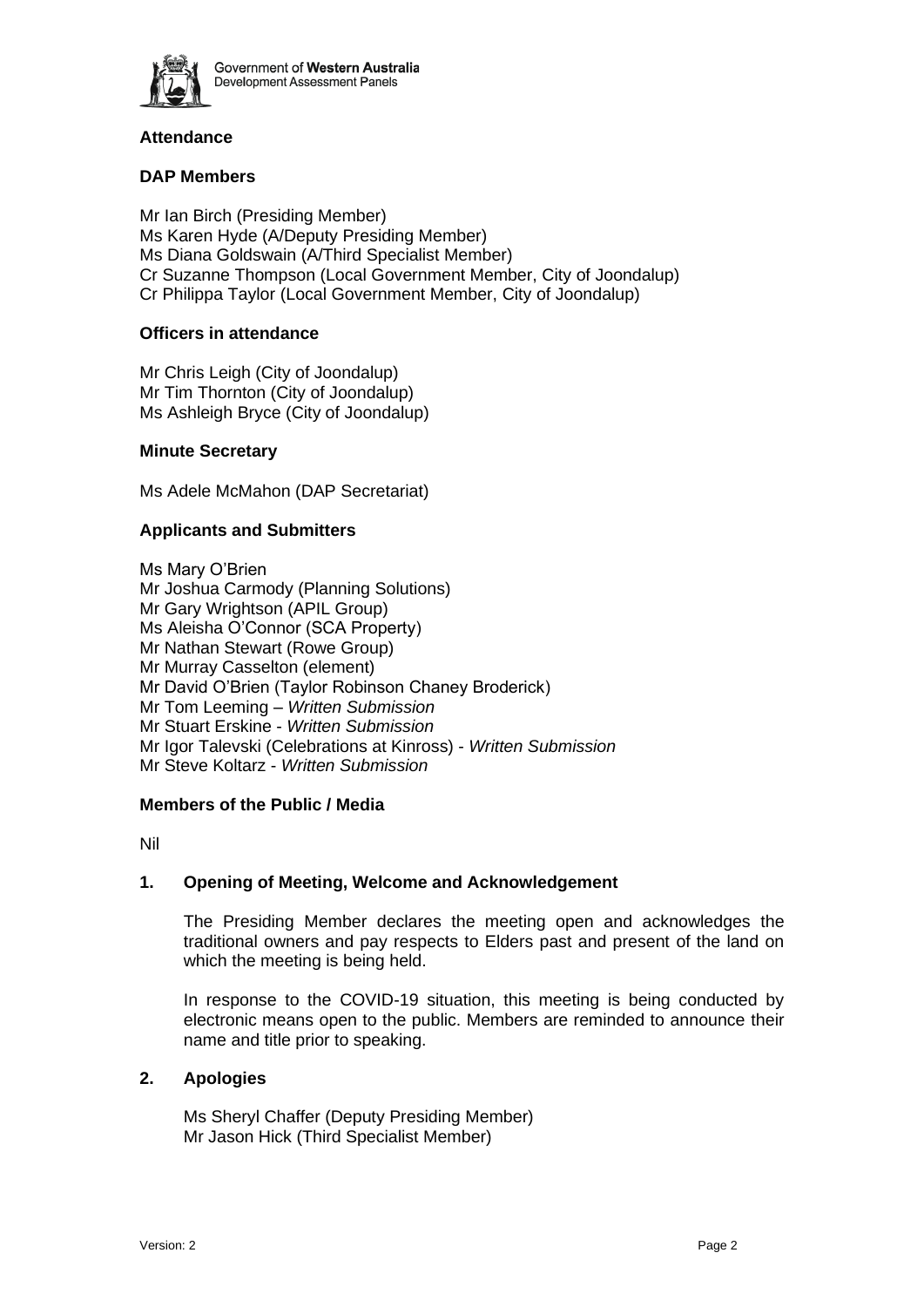

# <span id="page-2-0"></span>**3. Members on Leave of Absence**

DAP Member, Ms Sheryl Chaffer (Deputy Presiding Member) has been granted leave of absence by the Director General for the period of 29 March 2021 to 23 April 2021 inclusive.

# <span id="page-2-1"></span>**4. Noting of Minutes**

Signed minutes of previous meetings are available on the [DAP website.](https://www.dplh.wa.gov.au/about/development-assessment-panels/daps-agendas-and-minutes)

#### <span id="page-2-2"></span>**5. Declarations of Due Consideration**

Any member who is not familiar with the substance of any report or other information provided for consideration at the DAP meeting must declare that fact before the meeting considers the matter.

#### <span id="page-2-3"></span>**6. Disclosure of Interests**

Nil

# <span id="page-2-4"></span>**7. Deputations and Presentations**

- **7.1** Ms Mary O'Brien presenting against the application but in support of the recommendation for the application at Item 8.1. The presentation will address the issues created by a Car-Centric Coles Development at the Sunlander Subject Site and the issues around the Planning Decisions made by the City of Joondalup Council.
- **7.2** Mr Joshua Carmody (Planning Solutions) presenting against the recommendation and application at Item 8.1. The presentation will address objection to the proposed development on the grounds of poor urban design and streetscape contribution and request that the JDAP refuse it outright.
- **7.3** Mr Gary Wrightson (APIL Group) presenting against the recommendation and application at Item 8.1. The presentation will address opposition, on behalf of Kinross Central Shopping Centre to the proposed development.
- **7.4** Mr Nathan Stewart (Rowe Group) on behalf of Ms Aleisha O'Connor (SCA Property) presenting against the recommendation and application at Item 8.1. The presentation will address the landowners of Currambine Central Shopping Centre opposition to the proposed development.
- **7.5** Mr Nathan Stewart (Rowe Group) presenting against the recommendation and application at Item 8.1. The presentation is on behalf of the landowners of Currambine Central and Kinross Central Shopping Centres and against the proposed development.
- **7.6** Mr David O'Brien (Taylor Robinson Chaney Broderick) presenting against the report recommendation but in support of the application at item 8.1. The presentation will provide an architectural response, response to feedback from the City, DRP and community. northern parapet wall justification and finish of the parapet wall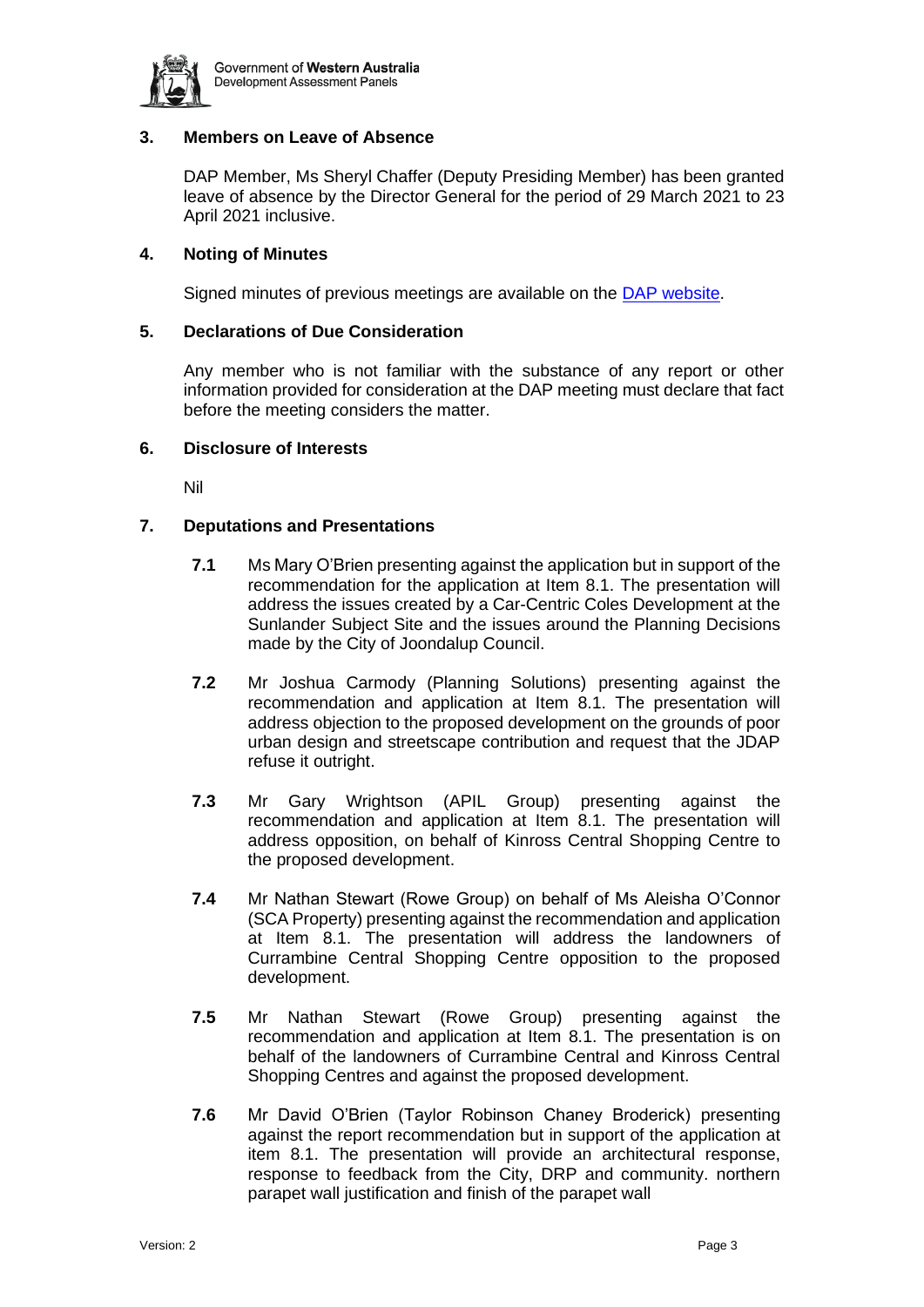

- **7.7** Mr Murray Casselton (element) presenting against the report recommendation but in support of the application at item 8.1. The presentation will address project background information, site planning and access issues and a summary of the application.
- **7.8-** Mr Tom Leeming, Mr Stuart Erskine, Mr Igor Talevski (Celebrations at
- **7.11** Kinross) and Mr Steve Koltarz noted as written submissions in relation to Item 8.1.

The City of Joondalup may be provided with the opportunity to respond to questions of the panel, as invited by the Presiding Member.

# <span id="page-3-1"></span><span id="page-3-0"></span>**8. Form 1 – Responsible Authority Reports – DAP Applications**

#### **8.1 Lot 1 (16) Sunlander Drive, Currambine**

| <b>Proposed Commercial Development</b> |
|----------------------------------------|
| Element WA                             |
| Southern Cross Care (WA) Inc.          |
| City of Joondalup                      |
| DAP/20/01921                           |
|                                        |

#### <span id="page-3-2"></span>**9. Form 2 – Responsible Authority Reports – DAP Amendment or Cancellation of Approval**

Nil

#### <span id="page-3-4"></span><span id="page-3-3"></span>**10. State Administrative Tribunal Applications and Supreme Court Appeals**

| <b>Current SAT Applications</b> |                                |                                                                                          |                                                                                           |                       |  |  |
|---------------------------------|--------------------------------|------------------------------------------------------------------------------------------|-------------------------------------------------------------------------------------------|-----------------------|--|--|
| File No. &<br>SAT<br>DR No.     | <b>LG Name</b>                 | <b>Property</b><br><b>Location</b>                                                       | <b>Application</b><br><b>Description</b>                                                  | <b>Date</b><br>Lodged |  |  |
| DAP/19/01708<br>DR 138/2020     | City of<br>Kwinana             | Lot 108 Kwinana<br>Beach Road,<br>Kwinana                                                | <b>Proposed Bulk</b><br>Liquid Storage for<br><b>GrainCorp Liquid</b><br><b>Terminals</b> | 01/07/2020            |  |  |
| DAP/01729<br>DR 176/2020        | City<br><b>of</b><br>Kalamunda | 130<br>(74)<br>Lot<br>Warlingham Drive,<br>Lesmurdie                                     | Residential<br>Aged<br><b>Care Facility</b>                                               | 28/8/2020             |  |  |
| DAP/20/01764<br>DR 204/2020     | City<br>οf<br>Swan             | (46)<br>780<br>Lot<br>Road,<br>Gaston<br><b>Bullsbrook</b>                               | <b>Stock</b><br>Proposed<br><b>Feed Grain Mill</b>                                        | 8/09/2020             |  |  |
| DAP/20/01829<br>DR 001/2021     | City<br>of<br>Swan             | (42)<br>Lot <sub>1</sub><br>Dale<br>Road & Lot 4 (43)<br>Close,<br>Yukich<br>Middle Swan | and<br>Aged<br>care<br>community<br>purpose                                               | 08/01/2021            |  |  |